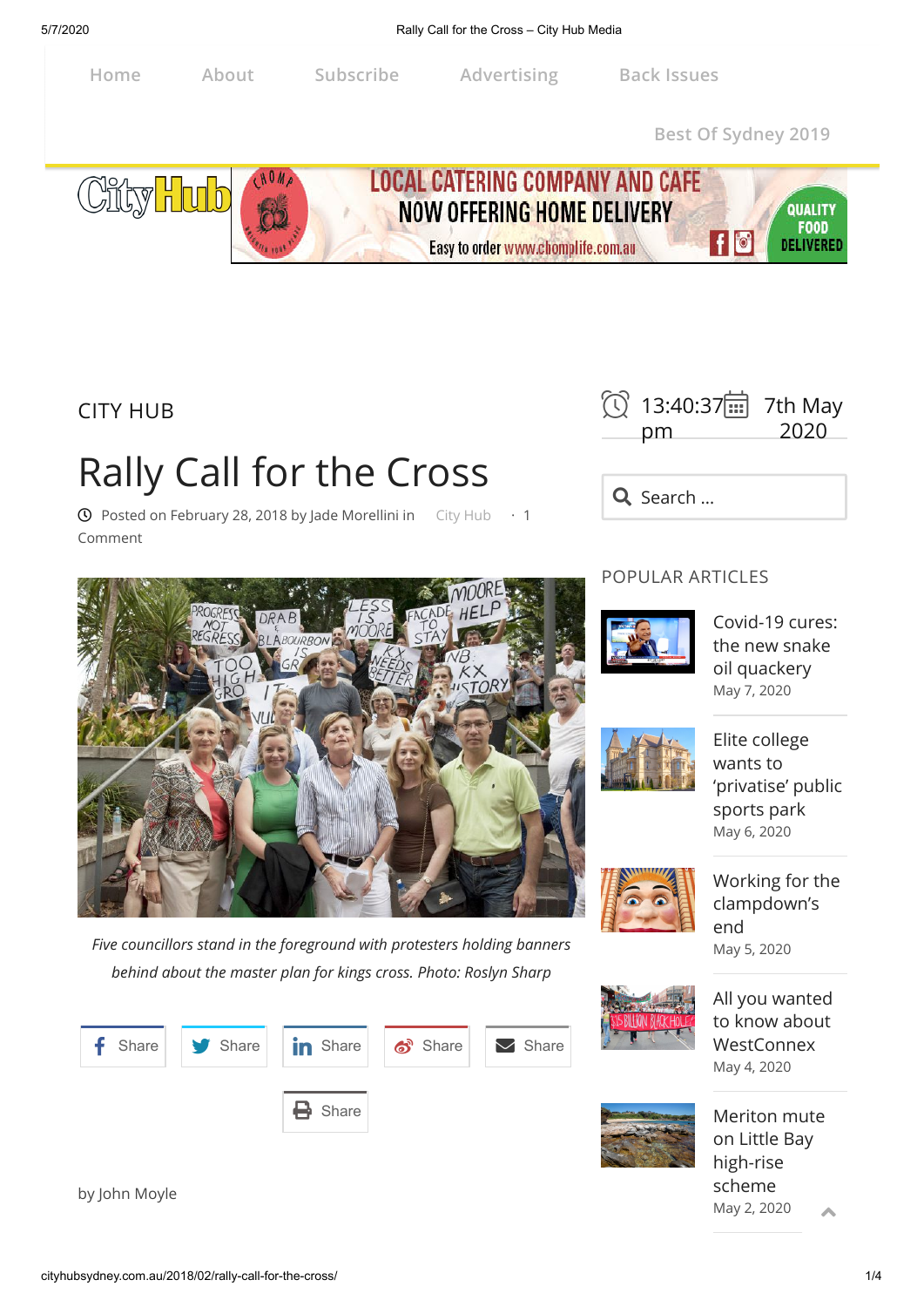|  | Home |  |
|--|------|--|
|  |      |  |

**Home About Subscribe Advertising Back [Issues](http://issuu.com/altmedia)**

 $Best Of Sydney 2019$ 

## brought around 300 people to the Rex Centre to hear local MP Alex Greenwich, Councillor Prof Kerryn Phelps and Councillor Angela Vithouklas speak on the development plan that threatens the existential existence of the area.

Also in attendance were City of Sydney councillors Christine Forster, Craig Chung and Linda Scott.

"The event was a triumph and brought people together as part of a real community," rally organiser Andrew Woodhouse said.

The development plan by Iris Capital to demolish all the buildings from the Blake's Chemist through to the Empire Hotel will not only destroy the community and heritage fabric of the Cross, but will also have a terminal impact on around 30 local small business operators and put local residents through four years of noise, dust and stress.

Iris Capital chief executive officer Sam Arnaout has spent \$66 million buying up the strip and may have to fork another \$20 million or so too, but the Lido Hotel in Roslyn Street which is holding out for a bigger pay day.

Not only will Sam have to dig into his pockets for more folding stuff, but he will have the first real fight in his twenty something year career as a developer as the proposal has united the community, a State MP, five City of Sydney Councillors and even the Lord Mayor in opposition.

"It is clear that the scale of the proposed development and its potential impact on local heritage, streetscape and amenity would irrevocably change the character of the area," Lord Mayor Clover Moore said in a press release issued this week specifically addressing the development.

State member for Sydney, Alex Greenwich spoke off the cuff about his concerns about the planning process and the way the State Government has imposed unelected Local Planning Panels on Sydney Councils and why they are undemocratic.

Undaunted by a sun shower City of Sydney councillor Angela Vithoulkas voiced her concerns for the many local business that would face closure Enter Your Email Addr

Subscribe

Hub News

## POPULAR TAGS

| alec smart alex greenwich |                           |  |  |  |  |  |
|---------------------------|---------------------------|--|--|--|--|--|
|                           | angela vithoulkas balmain |  |  |  |  |  |
| bar bar fly               |                           |  |  |  |  |  |
| best of sydney bondi      |                           |  |  |  |  |  |
|                           | Carriageworks CD Review   |  |  |  |  |  |
| city of sydney            |                           |  |  |  |  |  |
| city of sydney council    |                           |  |  |  |  |  |
| clover moore cocktails    |                           |  |  |  |  |  |
| Comedy COVID-19           |                           |  |  |  |  |  |
| darcy byrne Film          |                           |  |  |  |  |  |
| food news                 |                           |  |  |  |  |  |
| gladys berejiklian Greens |                           |  |  |  |  |  |
| Inner West Council        |                           |  |  |  |  |  |
|                           | jamie parker jenny leong  |  |  |  |  |  |
| John Moyle Kings Cross    |                           |  |  |  |  |  |
| leichhardt council        |                           |  |  |  |  |  |
| linda scott Marrickville  |                           |  |  |  |  |  |
| movie review              | Music                     |  |  |  |  |  |
| Naked City Newtown        | 木                         |  |  |  |  |  |